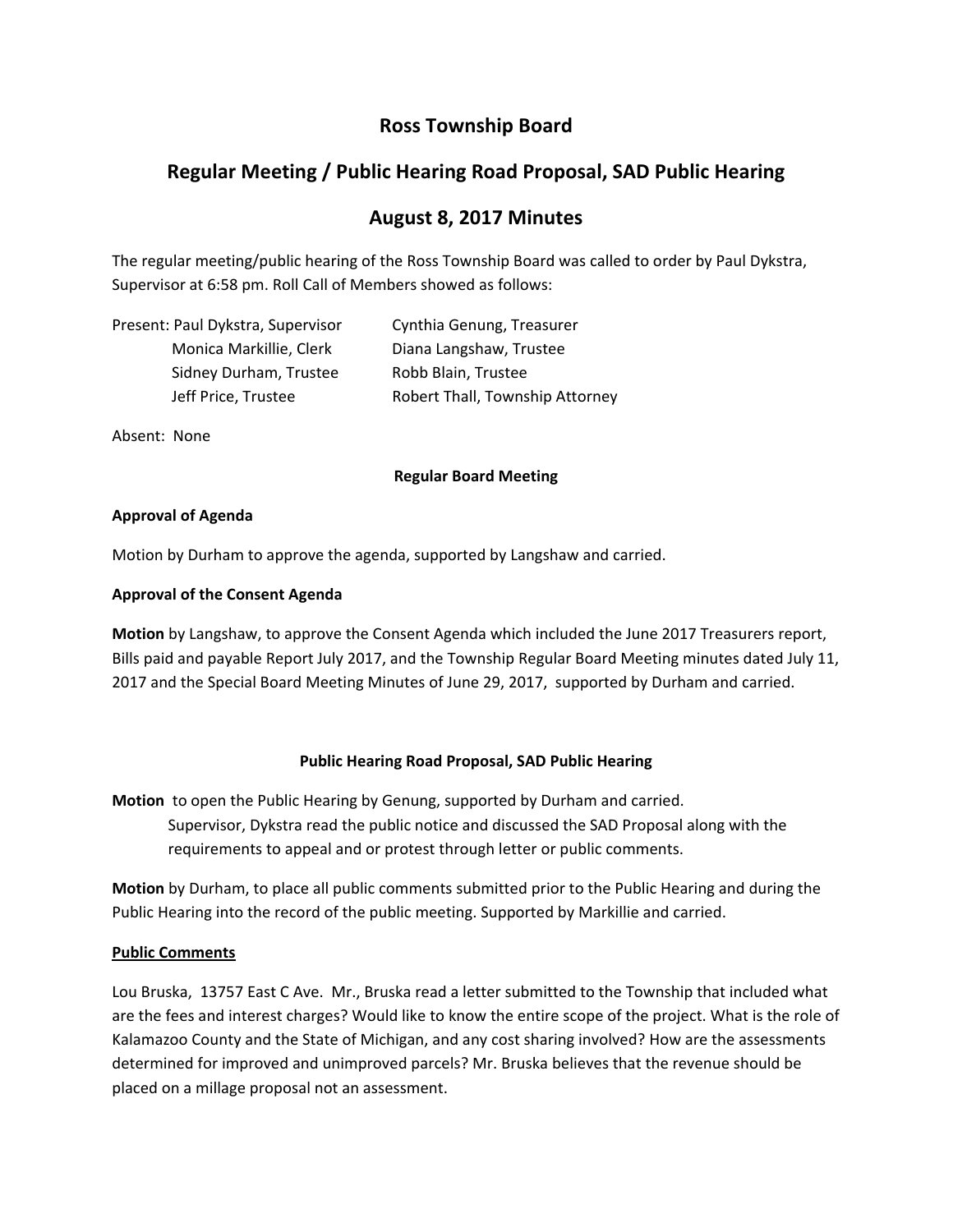Robert O'Boyle, 1442 Burlington. Concerned about the older parcels that would not be able to rebuild. Mr. O'Boyle has 4 lots; would they be required to pay for all 4 parcels? Also concerned about the project details.

Larry Crittenden, 2026 Midlake Dr. Parcels equal cost, the size of the parcel does not matter. Mr. Crittenden also quoted the notice and asked what does "nearly all roads" mean in the notice. Are all non‐profits being assessed? Attorney Thall discussed who is exempt under a special assessment. MSU is exempt as it is owned by the State. Supervisor Dykstra reported that MSU has offered to pay their full share of the assessment.

Diane Charles, 11490 East G Ave. The proposal letter is hard to understand. What is the proposed district as stated in the letter? Is the proposal still a proposal? Attorney Thall discussed that the proposal is to hear public comments of the proposed plan. Ms. Charles also asked how do you define "the district"? Supervisor Dykstra read the published notice to help answer that question.

Brad Warsop, 14750 East EF Ave. If you are assessed a fee for the roads you should pay your fair share. Everyone in the township should pay the same. Not fair that the Village of Augusta doesn't have to pay.

Klass Buurstra, 15076 East C Ave. Feels the Village of Augusta M‐89 and M‐96 should pay also.

Lou Bruska, 13757 East C Ave. Additional discussion that everyone should pay their fair share. Assessment vs. Millage.

Alec Borden, 1106 East Gull Lake Dr. Are there any plans to open or close any township road? Rumors that 38<sup>th</sup>/39<sup>th</sup> Streets are rerouted. No plans to open or close any township road.

Richard Laninga, 1570 Burlington Dr. Assessment is not fair for small frontage parcels Has never seen this type of assessment.

Sarah Sherman, 14770 East EF Ave. EF Ave, has not been repaired; several potholes, road partly paved.

Mike Ambro, 1341 W Gull Lake Dr, Assessment is unfair. How does the Kalamazoo County Road Commission get its funding? Joanna Johnson from the Kalamazoo County Road Commission stated that they get their funding from the State gas tax. Mr. Ambro also asked about the plan. Is it just to resurface roads? He would like more plan information.

Herman Dozema, 5528 N 37<sup>th</sup> St. What is P.A. 188? Recommends a millage that would assess properties above the median value and a credit for properties below the median value.

Michelle Tracy, 1703 Idlewild Dr. Thanked the Township Board for their hard work. Concerned about equitable payments as per the proposal. Definition of improved/ unimproved parcels. During this process is due process being protected? Has concerns about the protest process. Also, how much oversite will there be over the way the money is being spent. (Township/ KCRC)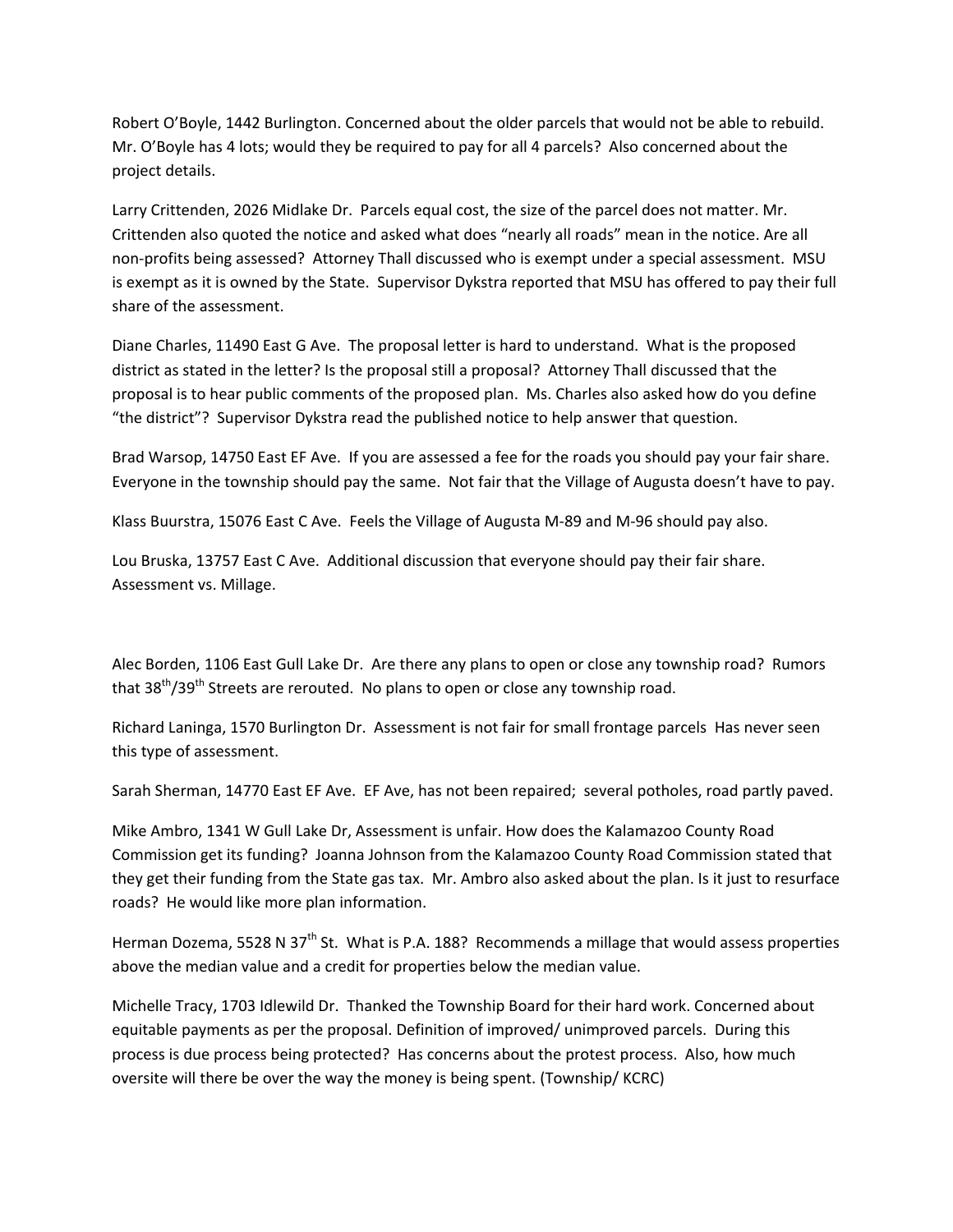John Bishop, 5948 Sara Ave. Private road owner, special assessment is not fair. Requested in the past to have their road improved and was turned down by the township. Submitted a petition to exclude their neighborhood from the SAD.

Rick Coult, 9807 N 48<sup>th</sup> St. In the late 1990's his father paid to improve the roads in Ross Township. How do we make it fair and equitable for all? The roads are not being taken care of. The worst roads are the county line roads, who is responsible?

Kevin Miller, 194 E Gull Lake Dr. supports improving the roads as our roads are a disaster. Mr. Miller questioned the definition of the district. Paying for 9 parcels, recommends that we succeed from Kalamazoo County. How much power is the district going to have? Who controls the district? Attorney Thall answered that a plan is developed once the district is established. The Board hears the public comments and can consider the comments that are made. What is the taxing authortity? Also what happens to the roads in 2028? Attorney Thall stated that this assessment is a one time deal.

Christine Russell, 5910 Forrest Beach. Assessment not fair to private road owners. Receives very little benefit. Requested service from the Road Commission and has never received a call back.

Mike Ambro, 1341 W Gull Lake Dr. What is the next step in the long term plan? Is there a maintenance plan? 20 miles of failed roads due to inactivity. Supervisor Dykstra spoke about the township budget of \$100,000 to \$150,000 per year for road improvements.

Sara Sherman 14770 East EF Ave. Semi trucks have torn up their road due to the new golf course construction.

Larry Crittenden, 2026 Midlake Dr. Not enough money in the general fund. Need a millage to fund road projects for the future.

Jon Scott, 6820 N 37<sup>th</sup> St. Spoke as a business owner and previous Township Trustee. A lot of thought and preparation was put into the proposal, from board members and township residents. Fixing the roads is very important. There are many hidden taxes to pay in the future if we do not fix the roads. This is about the community. The roads will be unsafe for EMT vehicles and school buses if not repaired. The golf course will pay its fair share as per the assessment.

Suzanne Widmer , 15850 East B Ave. Paid to have the roads redone 7 years ago. Do we have to pay again for the other roads?

Herman Dozema, 5528 N 37<sup>th</sup> St. What happened to the 20 roads that have failed? Lack of a long term plan. The roads are in terrible shape. Why hasn't the Board considered a Millage? Supervisor Dykstra stated that was looked at but the assessment was a better option.

Jane Baker, 7421 Pinebrook. How did the Board determine the roads in the plan? 48<sup>th</sup> Street has numerous pot holes. Who takes care of 48<sup>th</sup> street since it is on the County line, Kalamazoo or Calhoun County? Joanna Johnson from the Road Commission addressed the questions regarding who is responsible for county line roads. Shared responsibility between counties depending on the location.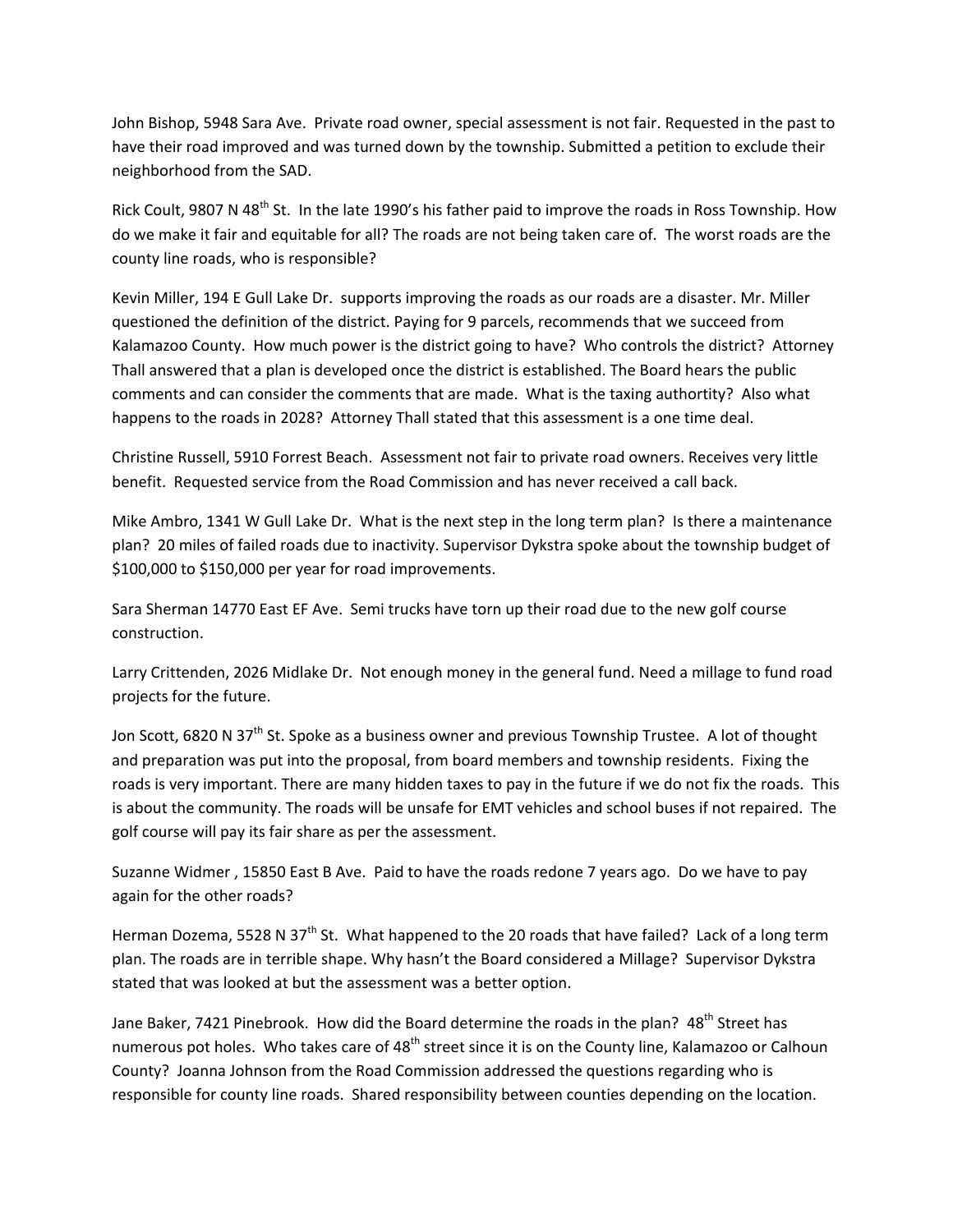Brad Warsop, 14750 East EF Ave. How much is the millage in Climax Township? Mark Worden from the Road Commission stated that it was 1 mill. Mr. Warsop supported a millage solution

Donna Pieracini, 12124 Sherman Lake Dr. How are parcels defined and assessed?

Lou Bruska, 13757 East C Ave. Has two issues. What is equitable? Base the assessment on frontage, more equitable. Has concerns about the process. Is there a process for a millage request? If there is no millage the issue will come up again.

John Bishop, 5948 Sara St. How did the Board gain the authority to assess for road repair/improvements? Few people decide for the township. Attorney Thall stated the Board can act out its own motion.

Kevin Miller, 194 East Gull Lake Dr. Have we explored any matching funds from other entities; State or Federal sources? Is the Road Commission going to address the drain issues. Mr. Miller is concerned about rainfall runoff going directly into Gull Lake. Mark Worden from the Road Commission stated they will address any drain issues.

Donna Pieracini, 12124 Sherman Lake Dr. Why not assess the parcels based on frontage? Can you do a special assessment on property values?

Jim Gorka, 1282 N Burlington Dr. 30% of the Township property is designated non profit. Does the special assessment include non profit properties? Yes.

Michelle Tracy, 1703 Idlewild Why 2 times the price for an unimproved parcel? Supervisor Dykstra answered questions regarding improved/unimproved parcels.

Tammy Woodhams, 12420 East D Ave. Concerns about flooding in the Bay. Will these issues be addressed prior to the road project? What does it mean to maintain roads? Does not approve of the chip and seal road repair. She owns unimproved parcels, can they be merged? Mark Worden addressed some drainage issues. Some fall under the drain commissioner. Joanna Johnson discussed the retention basins relevant to water discharge into Gull Lake. Both Mark and Joanna will look into drain issues as it pertains to our area.

John Bishop 5948 Sara St. ½ mile private road, can we get an answer as to consideration for a private road?

Mike Ambro 1341 W Gull Lake Dr. Do unimproved parcels have to be buildable?

Pam McQuire 15739 East B Ave. 44<sup>th</sup> St. is full of potholes.. Need to use 44<sup>th</sup> street to leave their home. You cannot drive a straight line on the road due to potholes. 44<sup>th</sup> St not scheduled until 2019 for improvement. Concerned we won't have the money in 2019 to fix.

Linda Moore, 8181 N 40<sup>th</sup> Street. What is the total payments for an improved parcel. \$2,600. What is the interest rate? Supervisor Dykstra addressed this issue. It depends when the bond is set. What is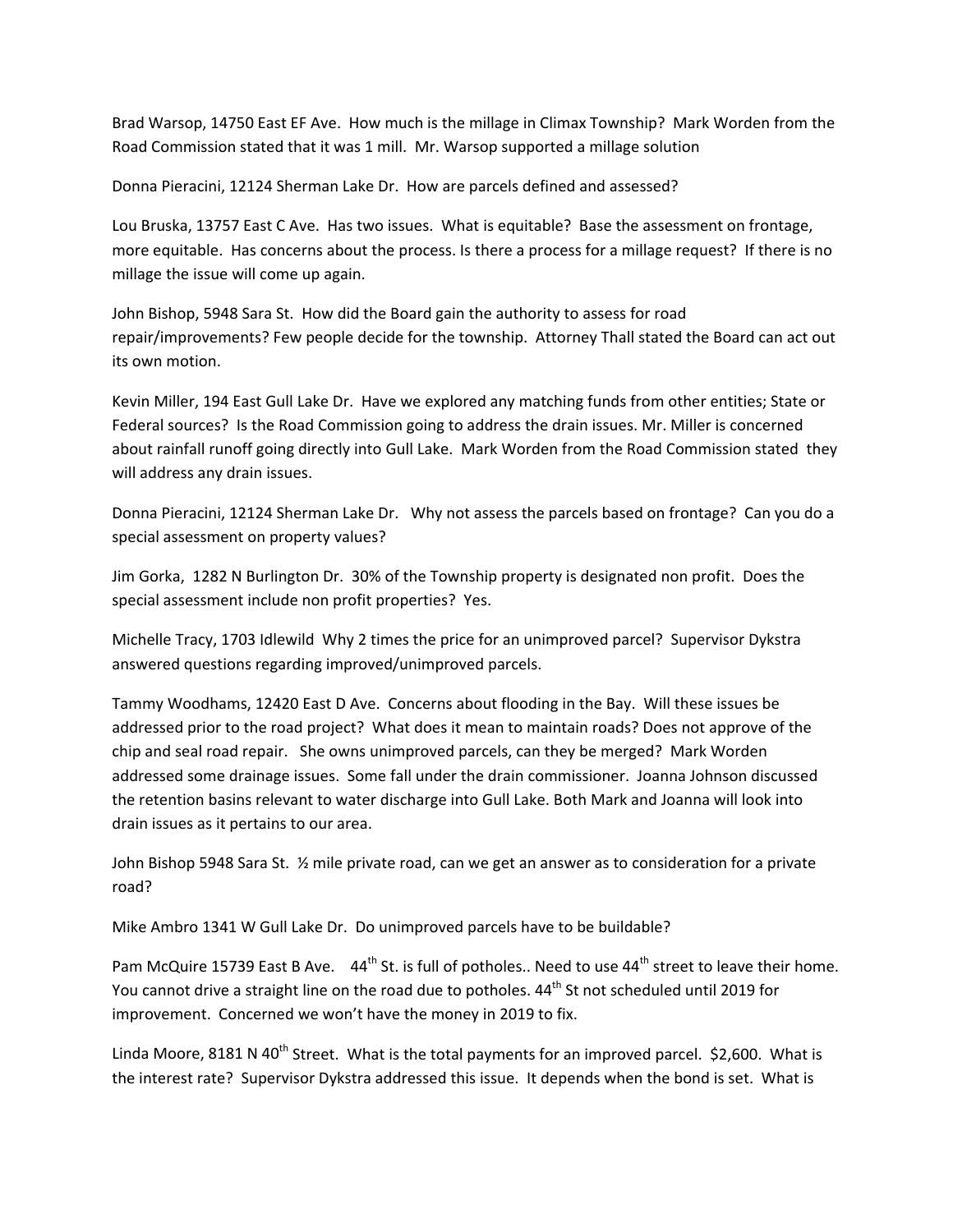included for the total cost? Administrative fees; attorney fees; federal fees are included in the bond issue.

Larry Crittenden, 2026 Midlake Dr. Questioned the interest rate on the bond issue. Also what is the definition of contiguous parcels? The parcels need to touching or across the street according to Attorney Thall.

Linda Moore 8181 N 40<sup>th</sup> Street. Baseline Road to 40<sup>th</sup> Street Who is responsible for this road? Barry County is responsible according to Ms. Johnson.

Lyle Showerman, 12406 East D Ave. What is preventative maintenance? Chip n Seal is the preferred method. It is 1/6<sup>th</sup> the cost of reconstruction according to Mark Worden of the Road Commission. Why would someone be required to pay the full amount for chip n seal?

Peter Dykema, 15999 Brooklodge Road. 40<sup>th</sup> St, to 42<sup>nd</sup> St to baseline road is Kalamazoo County not Barry County. If the plan works how can the State of Michigan do all roads in State. Michigan roads are the worst in the Country. Could the State assume more responsibility? Also paid to have 42<sup>nd</sup> Street done by the foot. Supervisor Dykstra answered the above questions.

Alex Stucky, 10544 N.  $45^{th}$  Street. Does the plan include maintenance? Can the Road Commission fix the overgrowth of vegetation and lack of shoulders on  $45<sup>th</sup>$  Street. Is there funding to maintain tree trimming, etc? When will the assessment be effective if passed? December 1, 2017.

Jim Smith, 9331 N 48<sup>th</sup> Street. Pot hole repair done by the County does not last very long.

Mike Moore 8181 N 40<sup>th</sup> Street. Biggest point is don't lose enthusiasm, get involved. Can we have representatives from Barry County at our next meeting? Joanna Johnson from the Road Commission described jurisdictions for county line roads.

Peter Dykema, 15999 Brooklodge Road. Did not receive first two postcard mailings. How can he get new cards/meeting announcements? Road Commission only filled in part of the potholes. How do they decide? Joanna Johnson from the Road Commission described their process.

Mary Carol Wilkins, 2128 Midlake Dr. How can you contact the Road Commission with road issues? Service requests can be phoned to 269‐381‐3171 or to their website. Potholes on side streets are not being addressed. Joanna Johnson addressed the pothole issues.

Donna Pieracini 12124 Sherman Lake Road. Stated when she has called the road commission they have been very responsive.

Sid Durham, 1348 Burlington Dr. Called in 2 pot holes on E Gull Lake Drive last week, still has not been taken care of.